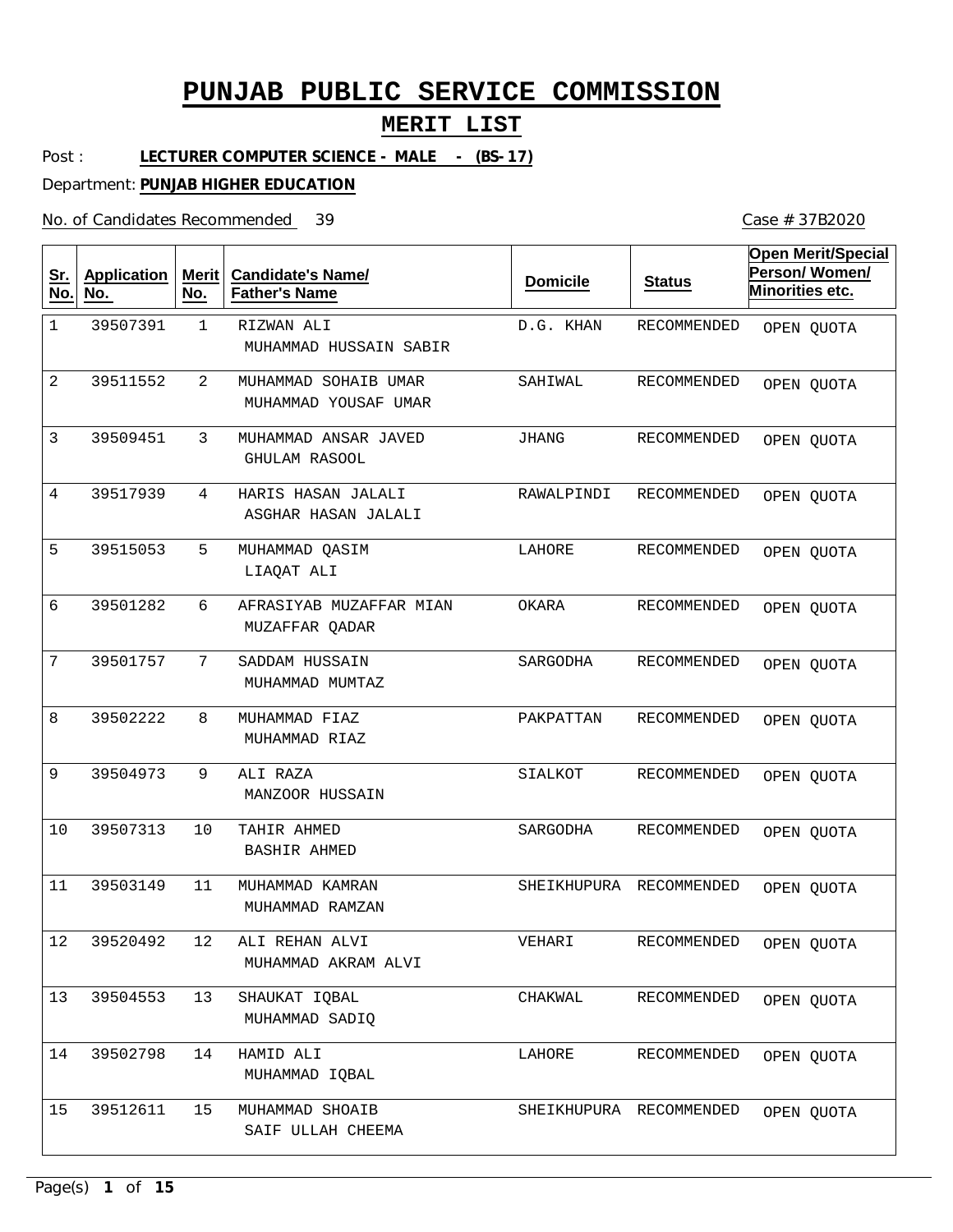## **MERIT LIST**

Post : LECTURER COMPUTER SCIENCE - MALE - (BS-17)

Department: **PUNJAB HIGHER EDUCATION**

No. of Candidates Recommended

| <u>Sr.</u><br>No. | <b>Application</b><br>No. | Merit<br>No. | <b>Candidate's Name/</b><br><b>Father's Name</b> | <b>Domicile</b>  | <b>Status</b>          | <b>Open Merit/Special</b><br>Person/Women/<br><b>Minorities etc.</b> |
|-------------------|---------------------------|--------------|--------------------------------------------------|------------------|------------------------|----------------------------------------------------------------------|
| 16                | 39501005                  | 16           | MIAN MUHAMMAD ABU BAKAR<br>MIAN MUGHEES RAFI     | <b>KASUR</b>     | RECOMMENDED            | OPEN QUOTA                                                           |
| 17                | 39514937                  | 17           | MUHAMMAD SAAD AKHTAR<br>AKHTAR NASIM             | R.Y. KHAN        | RECOMMENDED            | OPEN QUOTA                                                           |
| 18                | 39514267                  | 18           | HASEEB REHMAN KHAN<br>SHOUKAT REHMAN KHAN        | SIALKOT          | RECOMMENDED            | OPEN QUOTA                                                           |
| 19                | 39504424                  | 19           | AOWN MUHAMMAD<br>FIAZ AHMED                      | LODHRAN          | RECOMMENDED            | OPEN QUOTA                                                           |
| 20                | 39504370                  | 20           | NOUMAN NUSRALLAH<br>NUSRALLAH KHAN               | HAFIZABAD        | RECOMMENDED            | OPEN QUOTA                                                           |
| 21                | 39502596                  | 21           | <b>WAHEED HASSAN</b><br>SAIF ULLAH               | HAFIZABAD        | <b>RECOMMENDED</b>     | OPEN QUOTA                                                           |
| 22                | 39512485                  | 22           | <b>ARSLAN AHMAD</b><br>KABEER AHMAD              | <b>NAROWAL</b>   | RECOMMENDED            | OPEN QUOTA                                                           |
| 23                | 39506278                  | 23           | <b>BABAR ALI</b><br>ARIF ALI                     | <b>ATTOCK</b>    | RECOMMENDED            | OPEN QUOTA                                                           |
| 24                | 39505951                  | 24           | MUHAMMAD ASAD SALEEM<br>MUHAMMAD SALEEM          | PAKPATTAN        | RECOMMENDED            | OPEN QUOTA                                                           |
| 25                | 39515558                  | 25           | KHUBAIB AHMAD<br>ABDUL HAYEE                     | NAROWAL          | RECOMMENDED            | OPEN QUOTA                                                           |
| 26                | 39502299                  | 26           | MUHAMMAD KAMRAN JAVED<br>MUHAMMAD IRFAN JAVED    | RAWALPINDI       | RECOMMENDED            | OPEN OUOTA                                                           |
| 27                | 39517976                  | 27           | MUHAMMAD AMIR EJAZ<br>MUHAMMAD IJAZ              |                  | GUJRANWALA RECOMMENDED | OPEN QUOTA                                                           |
| 28                | 39511855                  | 28           | KAMRAN MUNIR<br>KHAWAJA MUHAMMAD MUNIR           | SARGODHA         | RECOMMENDED            | OPEN QUOTA                                                           |
| 29                | 39502793                  | 29           | BADI UZ ZAMAN BABAR<br>MUHAMMAD SIDDIQUE         | NANKANA<br>SAHIB | RECOMMENDED            | OPEN QUOTA                                                           |
| 30                | 39515972                  | 30           | <b>GHULAM DASTGEER</b><br>MUHAMMAD ALI           | KASUR            | RECOMMENDED            | OPEN QUOTA                                                           |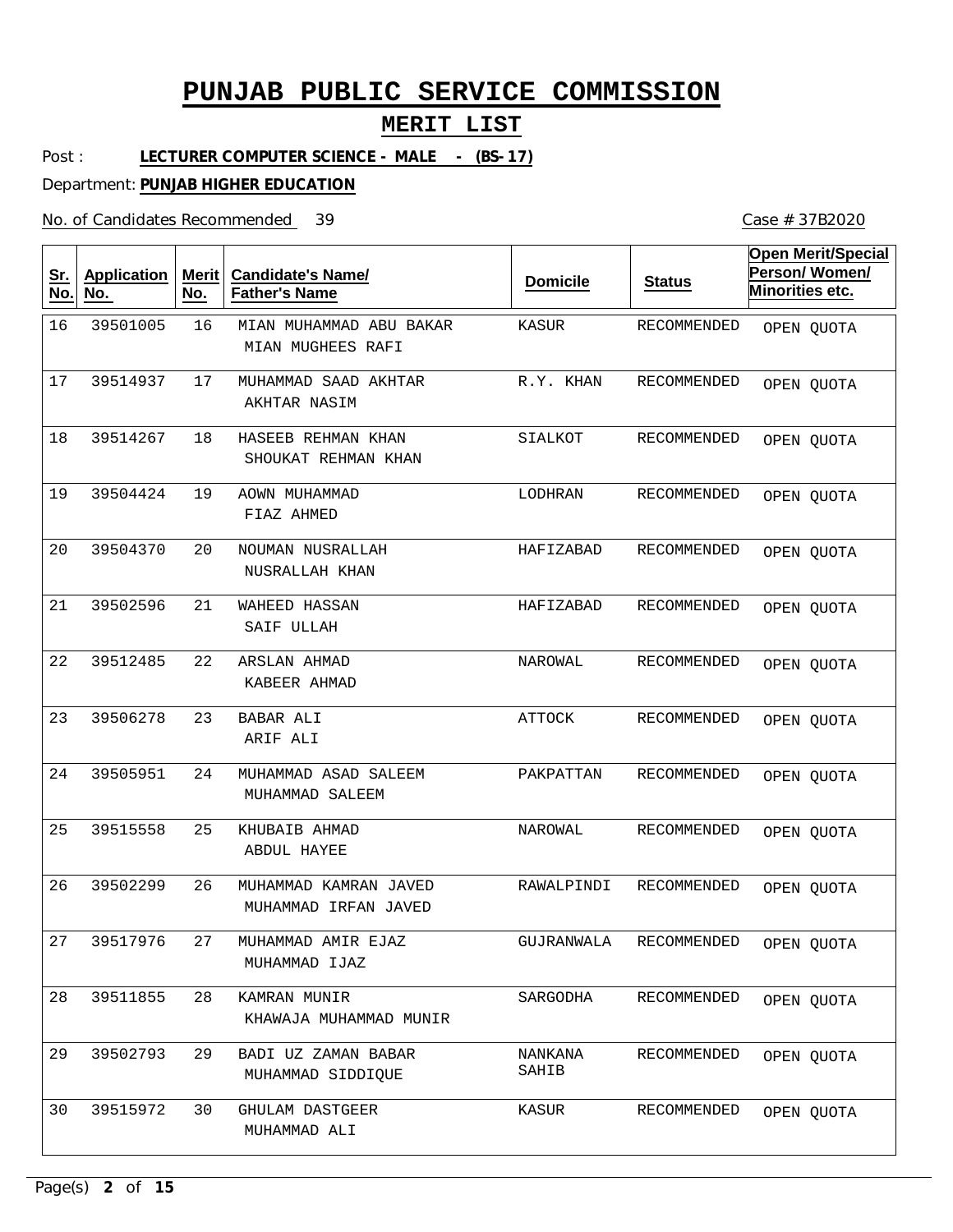## **MERIT LIST**

Case # 37B2020

Post : LECTURER COMPUTER SCIENCE - MALE - (BS-17)

Department: **PUNJAB HIGHER EDUCATION**

No. of Candidates Recommended

| <u>Sr.</u><br>No. | <b>Application</b><br>No. | <b>Merit</b><br>No. | <b>Candidate's Name/</b><br><b>Father's Name</b>                                | <b>Domicile</b> | <b>Status</b>      | <b>Open Merit/Special</b><br>Person/Women/<br>Minorities etc. |
|-------------------|---------------------------|---------------------|---------------------------------------------------------------------------------|-----------------|--------------------|---------------------------------------------------------------|
| 31                | 39503591                  | 31                  | MUHAMMAD ZESHAN<br><b>GHULAM RASOOL</b>                                         | PAKPATTAN       | RECOMMENDED        | OPEN QUOTA                                                    |
| 32                | 39501381                  | 32                  | MUHAMMAD HASSAN TARIO<br>MUHAMMAD TARIO KHALID                                  | FAISALABAD      | <b>RECOMMENDED</b> | OPEN OUOTA                                                    |
| 33                | 39505263                  | 33                  | MUHAMMAD ALI<br>MUHAMMAD SAQLAIN                                                | RAWALPINDI      | <b>RECOMMENDED</b> | OPEN QUOTA                                                    |
| 34                | 39501197                  | 34                  | USMAN ALI<br>MUHAMMAD ASHRAF                                                    | SAHIWAL         | RECOMMENDED        | OPEN QUOTA                                                    |
| 35                | 39515498                  | 35                  | MUHAMMAD UMAIR SADIO<br>SUBAH SADIO                                             | OKARA           | RECOMMENDED        | OPEN QUOTA                                                    |
| 36                | 39510132                  | 36                  | SHARJEEL AHMED<br>MUHAMMAD LATIF HUSSAIN                                        | CHAKWAL         | <b>RECOMMENDED</b> | OPEN QUOTA                                                    |
| 37                | 39500005                  | 37                  | AHSAN MAHMOOD<br>SAJID MAHMOOD                                                  | ATTOCK          | RECOMMENDED        | OPEN OUOTA                                                    |
| 38                | 39502389                  | 84                  | FAISAL PERVEZ (Selected<br>against Special Persons<br>Quota)<br>MUHAMMAD PERVEZ | FAISALABAD      | <b>RECOMMENDED</b> | SPECIAL<br>PERSON QUOTA                                       |
| 39                | 39508831                  | 140                 | JARY ULLAH (Selected against<br>Minorities Quota)<br>ASMAT ULLAH AMIR           | GUJRANWALA      | RECOMMENDED        | MINORITY<br><b>QUOTA</b>                                      |
|                   |                           |                     | Following Candidate(s) Could Not Come In the Orbit of Selection                 |                 |                    |                                                               |

|   |          |    | $\sim$ . The mind canalizate of $\sim$ , and the complete the change of servering the series of $\sim$ |                  |                 |
|---|----------|----|--------------------------------------------------------------------------------------------------------|------------------|-----------------|
|   | 39520261 | 38 | OAISAR SHAHZAD<br>MIAN KHAN                                                                            | GUJRAT           | NOT RECOMMENDED |
| 2 | 39507748 | 39 | IMRAN HUSSAIN<br>IDREES AHMAD                                                                          | NANKANA<br>SAHIB | NOT RECOMMENDED |
| 3 | 39500536 | 40 | MUHAMMAD AFZAAL<br>ZAFAR IOBAL                                                                         | KASUR            | NOT RECOMMENDED |
| 4 | 39502156 | 41 | MUHAMMAD ASIM ALI RAZA<br>MUHAMMAD IRSHAD                                                              | LAHORE           | NOT RECOMMENDED |

Page(s) **3** of **15**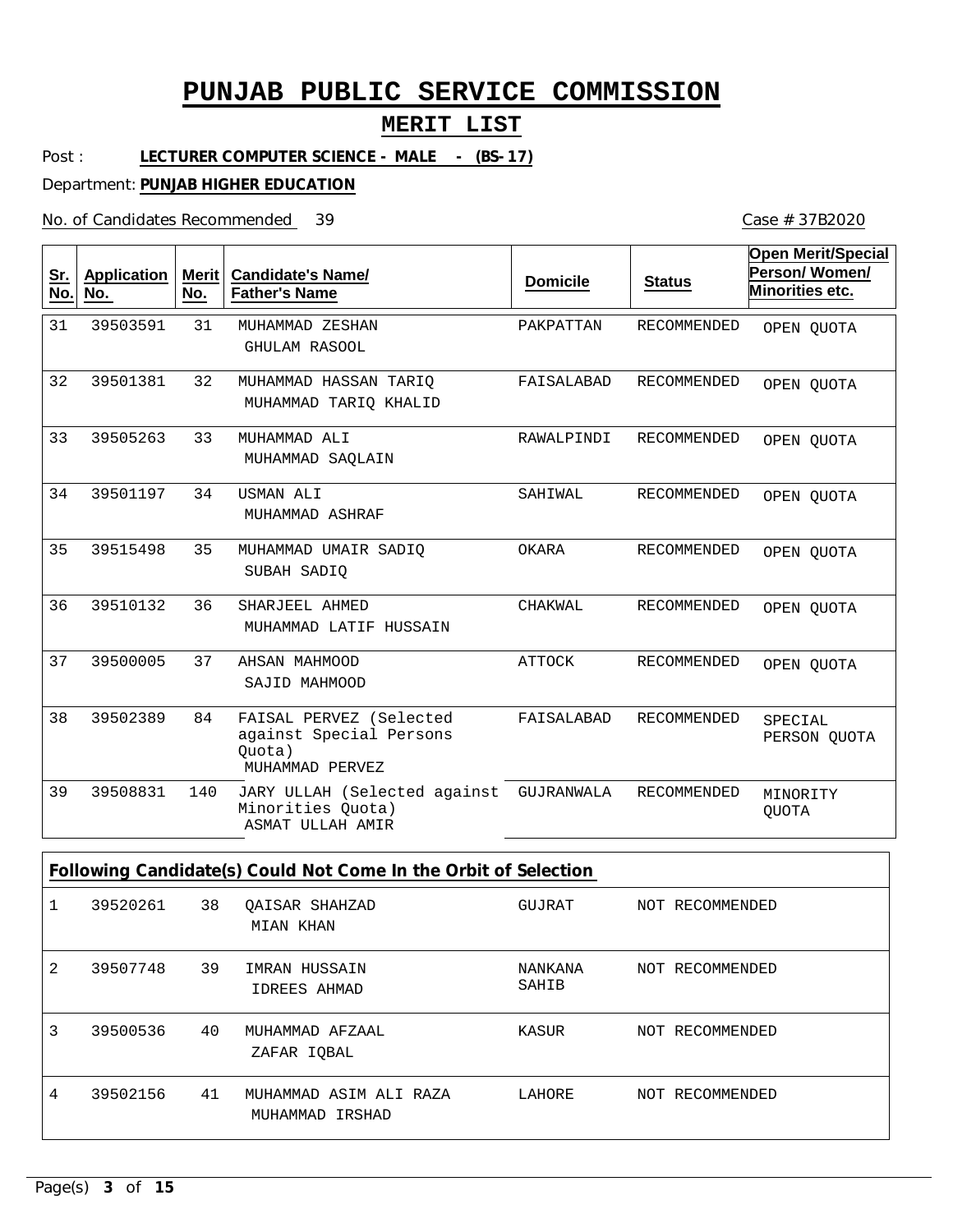#### **MERIT LIST**

Post : LECTURER COMPUTER SCIENCE - MALE - (BS-17)

Department: **PUNJAB HIGHER EDUCATION**

No. of Candidates Recommended

**Sr. No. Application No. Merit No. Candidate's Name/ Father's Name Domicile Status Open Merit/Special Person/ Women/ Minorities etc.** 42 43 IJAZ FAROOQ 44 45 46 47 48 49 50 51 52 53 QAISAR SHAHZAD KHAN HAFIZ MUHAMMAD ADIL HUSSAIN LAHORE MUHAMMAD AZHAR RASHID MEHMOOD MUHAMMAD USMAN MUHAMMAD ZAHID MUZAMIL UMAR UMAIR ALI GHULAM ABBAS MUHAMMAD LAEEQ UZ ZAMAN KHAN NIAZI MUHAMMAD BILAL KHALID SAFDAR HUSSAIN SHAH ABDUL MAJEED BASIR MUHAMMAD ASGHAR ARSHAD HUSSAIN ABDUL JABBAR MUHAMMAD ASHRAF RANA KHADIM HUSSAIN SAIF ULLAH BASHIR AHMAD MEHR ZAMAN KHAN KHALID IQBAL LIAQAT ALI KHAN 5 6 7 8 9 10 11 12 39511273 13 14 39522865 15 16 39511679 39506563 39500183 39503293 39514407 39504948 39503190 39515434 39509189 39509399 BHAKKAR LODHRAN KASUR SAHIWAL LAHORE R.Y. KHAN M.B.DIN VEHARI MIANWALI T.T. SINGH NOT RECOMMENDED MIANWALI NOT RECOMMENDED NOT RECOMMENDED NOT RECOMMENDED NOT RECOMMENDED NOT RECOMMENDED NOT RECOMMENDED NOT RECOMMENDED NOT RECOMMENDED NOT RECOMMENDED NOT RECOMMENDED NOT RECOMMENDED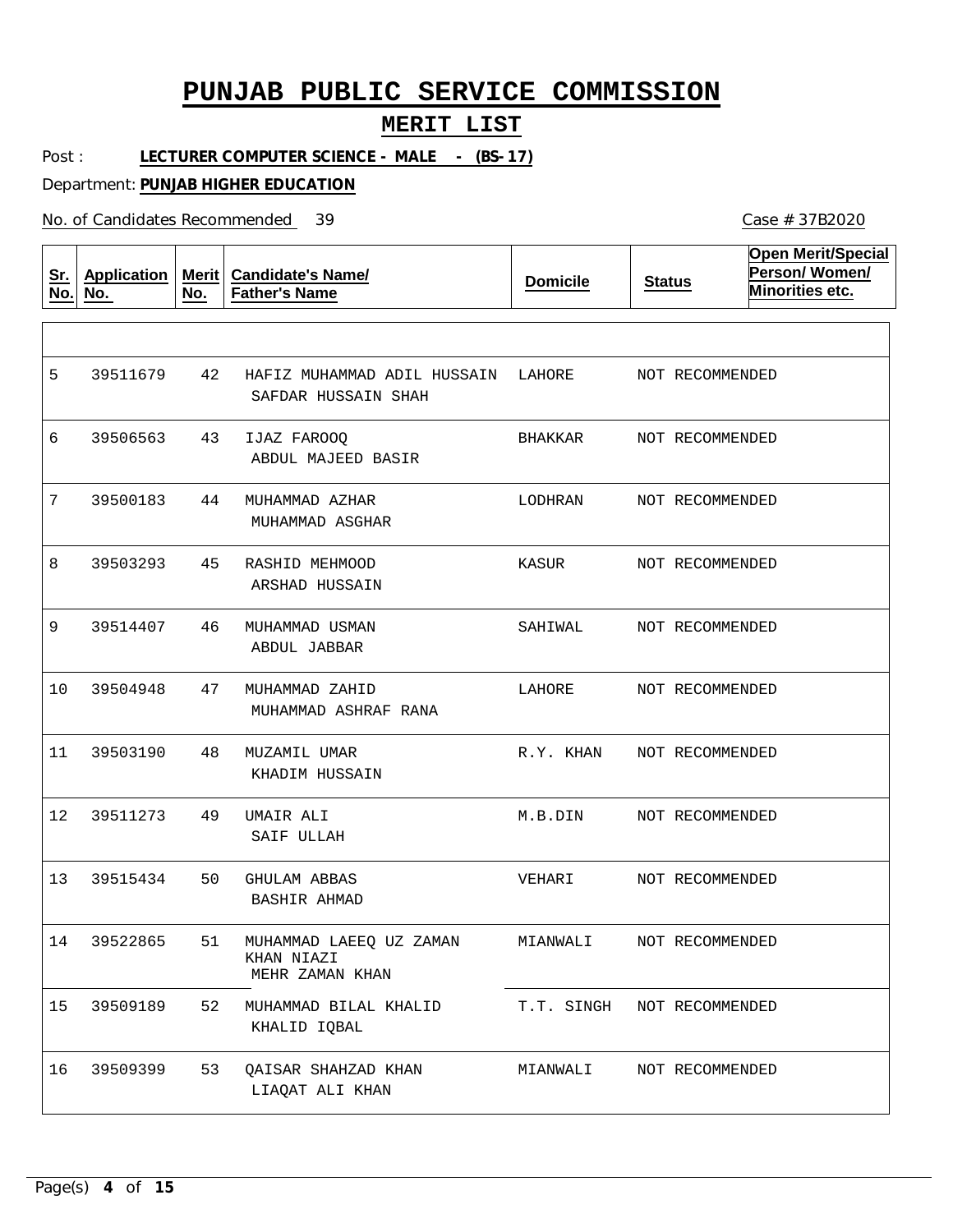#### **MERIT LIST**

Post : LECTURER COMPUTER SCIENCE - MALE - (BS-17)

Department: **PUNJAB HIGHER EDUCATION**

No. of Candidates Recommended

**Sr. No. Application No. Merit No. Candidate's Name/ Father's Name Domicile Status Open Merit/Special Person/ Women/ Minorities etc.** 54 MUHAMMAD SOHAIB SADIQ 55 MUHAMMAD MAQSOOD 56 57 58 59  $60$ 61 62 AJLAL QAISAR 63 HAFIZ MUHAMMAD ABDULLAH ZIA LAHORE 64 ALI ZERGHAM 65 MUHAMMAD SHUJAAT ABID ALEEM UD DIN SAIFULLAH KHAN ATIQ U REHMAN MAJID ALI MUHAMMAD NOMAN UMAIR LIAQUAT ALI MUHAMMAD SADIQ RAHIM BUKHASH MUHAMMAD ABID MEHMOOD SALEEM UD DIN MUHAMMAD SHARIF IFTIKHAR HAMEED MUNIR AHMAD MUHAMMAD MUSHTAQ QAISAR MEHMOOD MUHAMMAD ZIA UL HAQ ATTA UR REHMAN ASAD LIAQUAT ALI 17 18 39508825 19 20 21 22 23 24 39503139 25 26 27 39507012 28 39504038 39500347 39512319 39502963 39510405 39514101 39513965 39501391 39506948 SARGODHA KASUR RAWALPINDI LAHORE SARGODHA RAWALPINDI NAROWAL GUJRANWALA NOT RECOMMENDED CHAKWAL T.T. SINGH NOT RECOMMENDED BAHAWAL NAGAR NOT RECOMMENDED NOT RECOMMENDED NOT RECOMMENDED NOT RECOMMENDED NOT RECOMMENDED NOT RECOMMENDED NOT RECOMMENDED NOT RECOMMENDED NOT RECOMMENDED NOT RECOMMENDED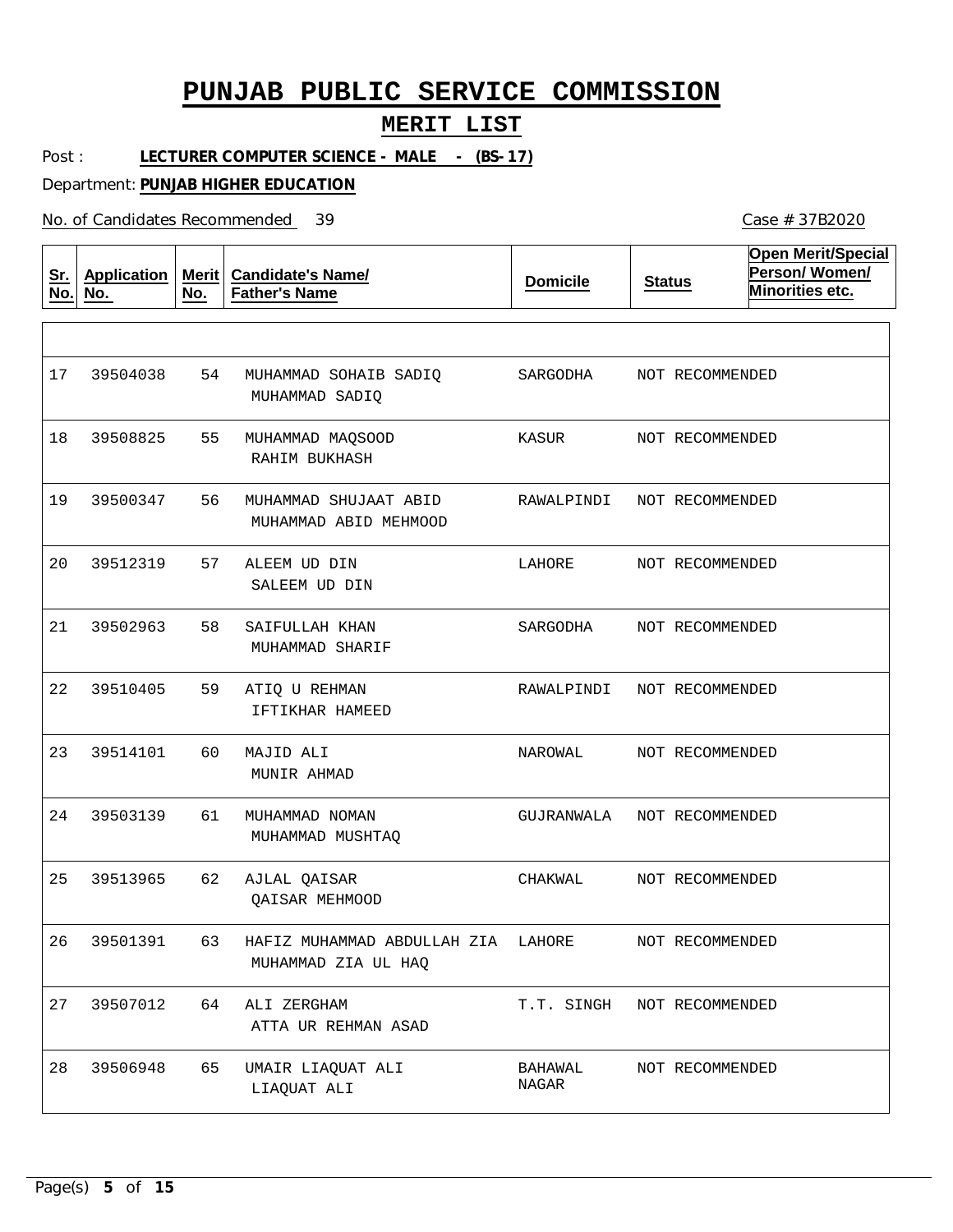## **MERIT LIST**

Post : LECTURER COMPUTER SCIENCE - MALE - (BS-17)

Department: **PUNJAB HIGHER EDUCATION**

No. of Candidates Recommended

| <u>Sr.</u><br>No. | <b>Application</b><br>No. | Merit $ $<br>No. | <b>Candidate's Name/</b><br><b>Father's Name</b>   | <b>Domicile</b>  | <b>Status</b>               | <b>Open Merit/Special</b><br>Person/Women/<br>Minorities etc. |
|-------------------|---------------------------|------------------|----------------------------------------------------|------------------|-----------------------------|---------------------------------------------------------------|
|                   |                           |                  |                                                    |                  |                             |                                                               |
| 29                | 39500841                  | 66               | WASEEM NAWAZ<br>AHMAD NAWAZ                        | KHUSHAB          | NOT RECOMMENDED             |                                                               |
| 30                | 39501692                  | 67               | MUHAMMAD AZHAR HUSSNAIN<br>MEHBOOB HUSSAIN SIDDIOI | VEHARI           | NOT RECOMMENDED             |                                                               |
| 31                | 39512277                  | 68               | IMRAN HAIDER<br>ABID HUSSAIN SHAH                  |                  | SHEIKHUPURA NOT RECOMMENDED |                                                               |
| 32                | 39514568                  | 69               | MUNEEB REHMAN KHAN<br>SHOUKAT REHMAN KHAN          | SIALKOT          | NOT RECOMMENDED             |                                                               |
| 33                | 39511959                  | 70               | INTIZAR HUSSAIN<br>NAZAR HUSSAIN                   | BHAKKAR          | NOT RECOMMENDED             |                                                               |
| 34                | 39510104                  | 71               | MUHAMMAD BILAL YOUSAF KHAN<br>MUHAMMAD YOUSAF KHAN | MIANWALI         | NOT RECOMMENDED             |                                                               |
| 35                | 39515754                  | 72               | MUHAMMAD SHAHZAD SHAMEER<br>MUHAMMAD MUNIR         | KHUSHAB          | NOT RECOMMENDED             |                                                               |
| 36                | 39505308                  | 73               | ATA UR REHMAN<br>AKHLAQ AHMAD                      | SAHIWAL          | NOT RECOMMENDED             |                                                               |
| 37                | 39502593                  | 74               | ASIM BASHIR<br>MUHAMMAD BASHIR                     | SARGODHA         | NOT RECOMMENDED             |                                                               |
| 38                | 39510966                  | 75               | AHSAN GULZAR<br>GULZAR AHMED                       | SAHIWAL          | NOT RECOMMENDED             |                                                               |
| 39                | 39509568                  | 76               | AHMED RAZA<br>MUHAMMAD MANSHA SALEEMI              | BAHAWAL<br>NAGAR | NOT RECOMMENDED             |                                                               |
| 40                | 39515761                  | 77               | MUHAMMAD SALEEM<br>SALEH MUHAMMAD                  | M.B.DIN          | NOT RECOMMENDED             |                                                               |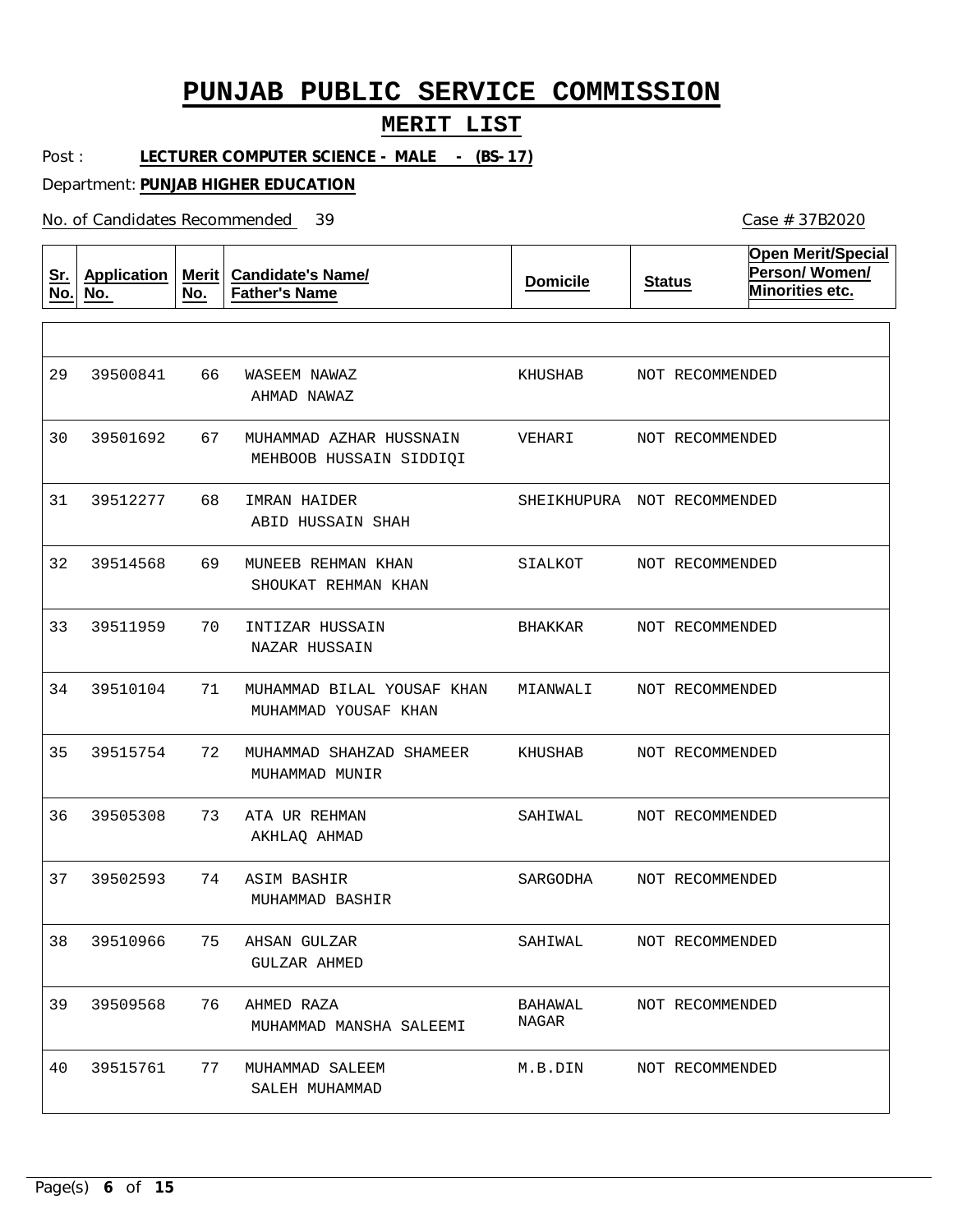## **MERIT LIST**

Case # 37B2020

Post : LECTURER COMPUTER SCIENCE - MALE - (BS-17)

Department: **PUNJAB HIGHER EDUCATION**

No. of Candidates Recommended

| <u>Sr.</u><br>No. | <b>Application</b><br>No. | Merit<br>No. | <b>Candidate's Name/</b><br><b>Father's Name</b> | <b>Domicile</b>  | <b>Status</b>   | <b>Open Merit/Special</b><br>Person/Women/<br>Minorities etc. |
|-------------------|---------------------------|--------------|--------------------------------------------------|------------------|-----------------|---------------------------------------------------------------|
|                   |                           |              |                                                  |                  |                 |                                                               |
| 41                | 39502677                  | 78           | ARSLAN ALI<br>FARMAN ALI                         | GUJRANWALA       | NOT RECOMMENDED |                                                               |
| 42                | 39511391                  | 79           | MUHAMMAD FAIZAN HAMEED<br>ISHTIAQ HAMEED         | BAHAWAL<br>NAGAR | NOT RECOMMENDED |                                                               |
| 43                | 39503923                  | 80           | MUHAMMAD ARSLAN SARWAR<br>MUHAMMAD SARWAR        | SAHIWAL          | NOT RECOMMENDED |                                                               |
| 44                | 39511690                  | 81           | MUHAMMAD AKMAL<br>ABDUL<br>HAMEED                | LODHRAN          | NOT RECOMMENDED |                                                               |
| 45                | 39502153                  | 82           | MUHAMMAD RAMIZ AHMAD<br>MALIK SOHARA             | MULTAN           | NOT RECOMMENDED |                                                               |
| 46                | 39513386                  | 83           | MUHAMMAD KALEEM SAJJAD<br>SAJJAD GHANI           | SIALKOT          | NOT RECOMMENDED |                                                               |
| 47                | 39515736                  | 85           | NASIR MEHMOOD<br>MOAZ KHAN                       | MIANWALI         | NOT RECOMMENDED |                                                               |
| 48                | 39511131                  | 86           | ABDUL REHMAN DANISH<br>MUHAMMAD YAHYA            | SAHIWAL          | NOT RECOMMENDED |                                                               |
| 49                | 39510832                  | 87           | AHMED RAZA<br>LIAQUAT ALI                        | BAHAWAL<br>NAGAR | NOT RECOMMENDED |                                                               |
| 50                | 39518107                  | 88           | HAFIZ WAQAR ALI ASHRAF<br>MUHAMMAD ASHRAF MASOOD | LAHORE           | NOT RECOMMENDED |                                                               |
| 51                | 39502397                  | 89           | MUHAMMAD ANEEQ<br>RIAZ AHMAD                     | PAKPATTAN        | NOT RECOMMENDED |                                                               |
| 52                | 39504325                  | 90           | AMEER AHMED KHAN<br>BASHIR AHMED KHAN            | GUJRANWALA       | NOT RECOMMENDED |                                                               |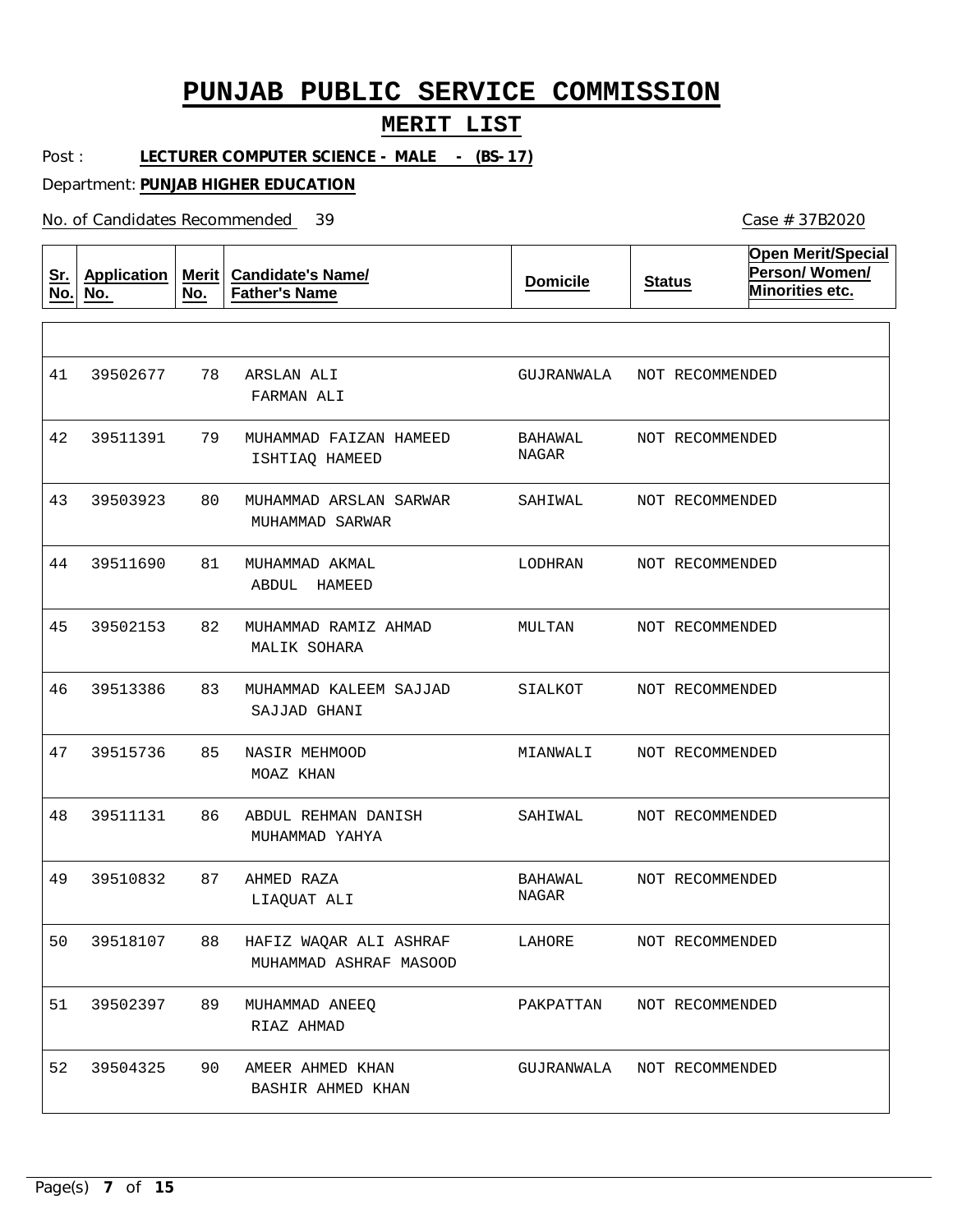#### **MERIT LIST**

Post : LECTURER COMPUTER SCIENCE - MALE - (BS-17)

Department: **PUNJAB HIGHER EDUCATION**

No. of Candidates Recommended

**Sr. No. Application No. Merit No. Candidate's Name/ Father's Name Domicile Status Open Merit/Special Person/ Women/ Minorities etc.** 91 92 93 94 95 96 97 98 99 100 ALI IMRAN BAIG 101 MUHAMMAD ABBAS 102 AHMAD ALI CH. MOHAMMAD OWAIS YOUSAF SYED MUHAMMAD UMAR FAROOQ MUHAMMAD SAJID GHULAM MUSTAFA MUHAMMAD JUNAID PAHAT MUHAMMAD IRFAN MUHAMMAD WAQAS HAIDER MOEEN ASLAM MUHAMMAD AMIR SHAHZAD MOHAMMAD YOUSAF KHAN SYED HABIB UR RAHMAN GILANI MUHAMMAD AHMAD SHAD HAFIZ BASHIR AHMAD ATTA MUHAMMAD MUHAMMAD NAWAZ ABBAS HAIDER MUHAMMAD ASLAM KHAN MUHAMMAD ISMAIL AKRAM BAIG MUHAMMAD YOUSAF CH MUHAMMAD SHAFIQUE 53 54 39517934 55 56 57 58 59 60 61 62 63 64 39500225 39502993 39512109 39508126 39500479 39502297 39505528 39514079 39521282 39508117 39512153 MIANWALI PAKPATTAN BAHAWAL NAGAR BAHAWAL NAGAR KASUR GUJRANWALA SARGODHA RAWALPINDI KHUSHAB KHUSHAB OKARA BAHAWAL NAGAR NOT RECOMMENDED NOT RECOMMENDED NOT RECOMMENDED NOT RECOMMENDED NOT RECOMMENDED NOT RECOMMENDED NOT RECOMMENDED NOT RECOMMENDED NOT RECOMMENDED NOT RECOMMENDED NOT RECOMMENDED NOT RECOMMENDED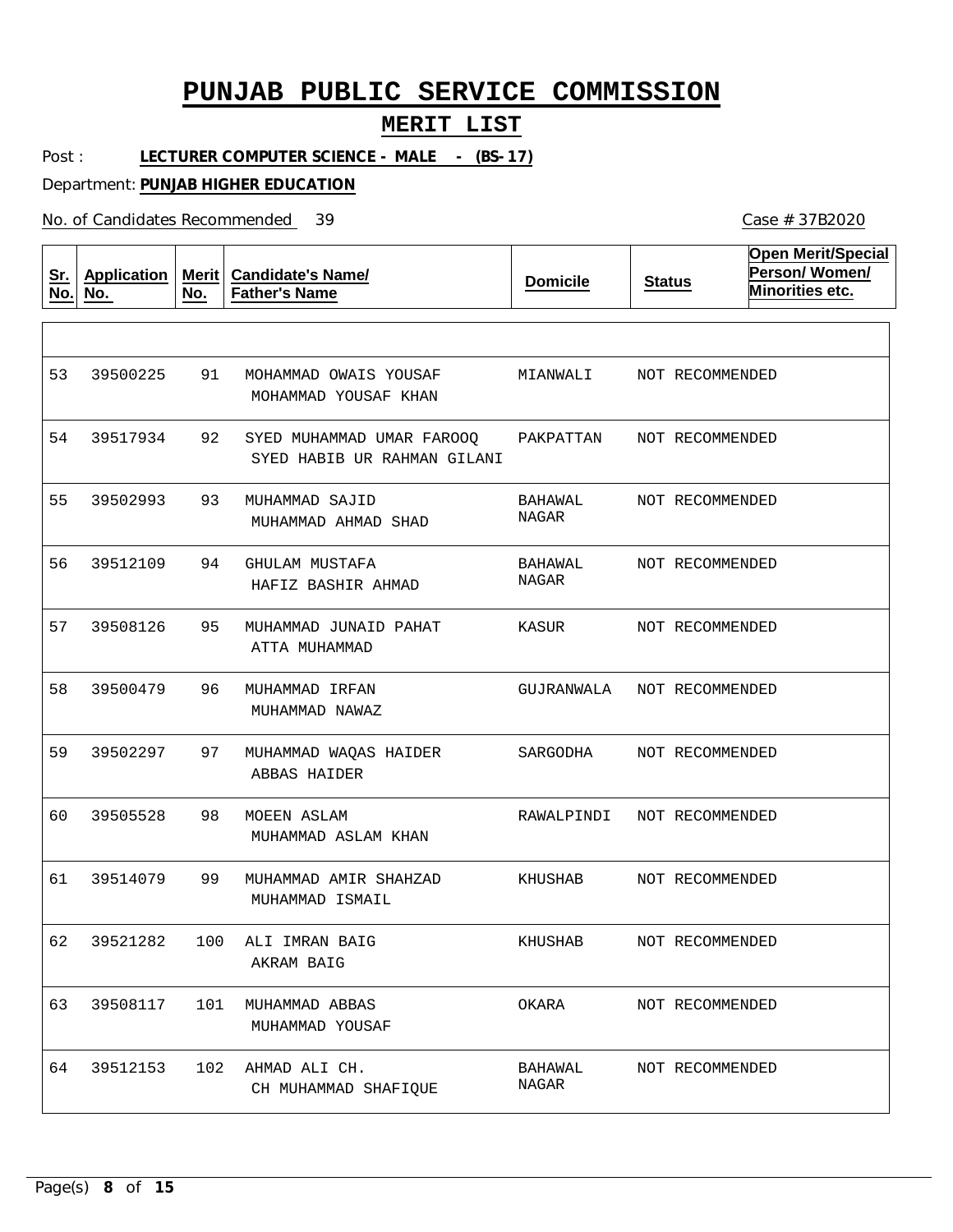#### **MERIT LIST**

Post : LECTURER COMPUTER SCIENCE - MALE - (BS-17)

Department: **PUNJAB HIGHER EDUCATION**

No. of Candidates Recommended

**Sr. No. Application No. Merit No. Candidate's Name/ Father's Name Domicile Status Open Merit/Special Person/ Women/ Minorities etc.** 103 MUHAMMAD HASSAN NADEEM 104 MUHAMMAD USMAN ATIF 105 HAFIZ MUHAMMAD USMAN 106 JAHANZAIB ASGHER 107 MUHAMMAD ROHAIL 108 KASHIF ADEEL 109 MUHAMMAD KHUBAIB 110 TAHIR AKMAL 111 MUHAMMAD OBAID ULLAH 112 MUHAMMAD SALMAN 113 MUHAMMAD UMAIR 114 ALI ARSHAD NADEEM IQBAL BHATTI ZAFAR ALI QURESHI RAO MUHAMMAD ILYAS ASGHER ALI MUHAMMAD AKRAM KALYAR ZULFIQAR ALI FAROOQ AHMED MUHAMMAD AKMAL ABDUR RASHEED ABDUL KHALIQ MUSHTAQ AHMAD MUHAMMAD ARSHAD 65 66 39501860 67 68 69 70 71 72 73 74 39510287 75 76 39507814 39502069 39503853 39522811 39519595 39509872 39511689 39505288 39503798 39511744 LAHORE RAWALPINDI SHEIKHUPURA NOT RECOMMENDED FAISALABAD NOT RECOMMENDED LAHORE FAISALABAD CHAKWAL LODHRAN RAWALPINDI VEHARI FAISALABAD NOT RECOMMENDED LAHORE NOT RECOMMENDED NOT RECOMMENDED NOT RECOMMENDED NOT RECOMMENDED NOT RECOMMENDED NOT RECOMMENDED NOT RECOMMENDED NOT RECOMMENDED NOT RECOMMENDED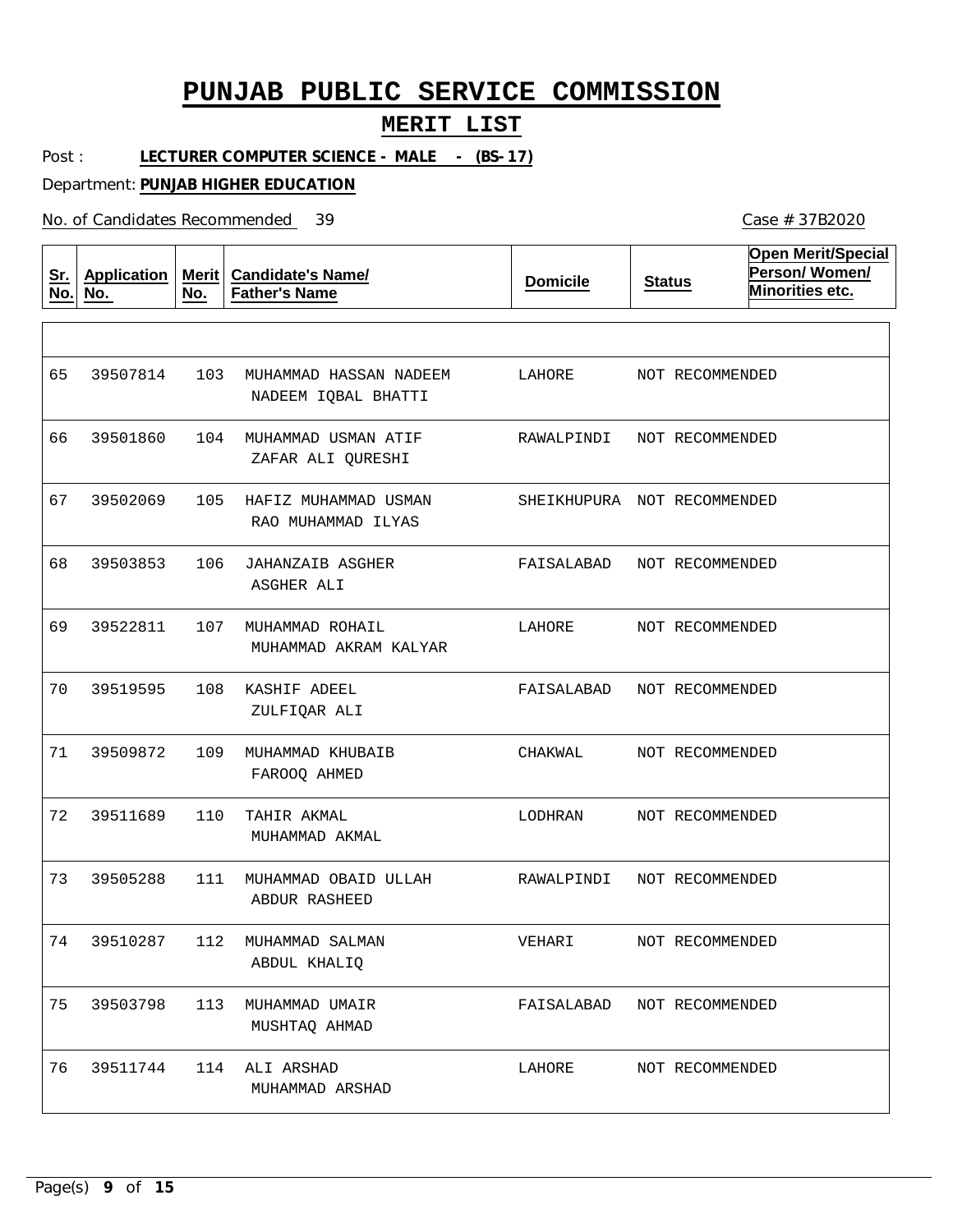## **MERIT LIST**

Post : LECTURER COMPUTER SCIENCE - MALE - (BS-17)

Department: **PUNJAB HIGHER EDUCATION**

No. of Candidates Recommended

| <u>Sr.</u><br>No. | <b>Application</b><br>No. | Merit<br>No. | <b>Candidate's Name/</b><br><b>Father's Name</b>              | <b>Domicile</b> | <b>Status</b>   | <b>Open Merit/Special</b><br>Person/Women/<br>Minorities etc. |
|-------------------|---------------------------|--------------|---------------------------------------------------------------|-----------------|-----------------|---------------------------------------------------------------|
|                   |                           |              |                                                               |                 |                 |                                                               |
| 77                | 39503235                  | 115          | IBTISAM RAUF<br>ABDUL RAUF ZULFI                              | ATTOCK          | NOT RECOMMENDED |                                                               |
| 78                | 39500166                  | 116          | SYED MUZAMMIL HUSSAIN<br>SYED GHULAM MUJTABA                  | MULTAN          | NOT RECOMMENDED |                                                               |
| 79                | 39514327                  | 117          | MUHAMMAD NAVEED ANWAR<br>MUHAMMAD ANWAR                       | VEHARI          | NOT RECOMMENDED |                                                               |
| 80                | 39508667                  | 118          | MUHAMMAD NADEEM<br>ALLAH BACHAYA                              | M. GARH         | NOT RECOMMENDED |                                                               |
| 81                | 39507041                  | 119          | MUHAMMAD TAHIR MEHMOOD<br>MUHAMMAD AMEER                      | OKARA           | NOT RECOMMENDED |                                                               |
| 82                | 39510448                  | 120          | SAJID ALI<br>NASEER AHMAD                                     | OKARA           | NOT RECOMMENDED |                                                               |
| 83                | 39504058                  | 121          | MUHAMMAD IRFAN SARWAR<br>MUHAMMAD SARWAR ANSARI               | SIALKOT         | NOT RECOMMENDED |                                                               |
| 84                | 39516129                  | 122          | ABDUL SAMAD<br>AL HAAJ LAL HUSSAIN                            | RAWALPINDI      | NOT RECOMMENDED |                                                               |
| 85                | 39501768                  | 123          | MUHAMMAD DANISH JAVED<br>(Additional Marks)<br>MUHAMMAD JAVED | T.T. SINGH      | NOT RECOMMENDED |                                                               |
| 86                | 39502286                  |              | 124 JUNAID ZULFIQAR<br>ZULFIQAR KHAN                          | KASUR           | NOT RECOMMENDED |                                                               |
| 87                | 39520898                  | 125          | MUHAMMAD ZOHAIB<br>TASLEEM AKHTAR                             | SARGODHA        | NOT RECOMMENDED |                                                               |
| 88                | 39518373                  | 126          | FAIZAN YOUSAF BUTT<br>MUHAMMAD YOUNAS BUTT                    | LAHORE          | NOT RECOMMENDED |                                                               |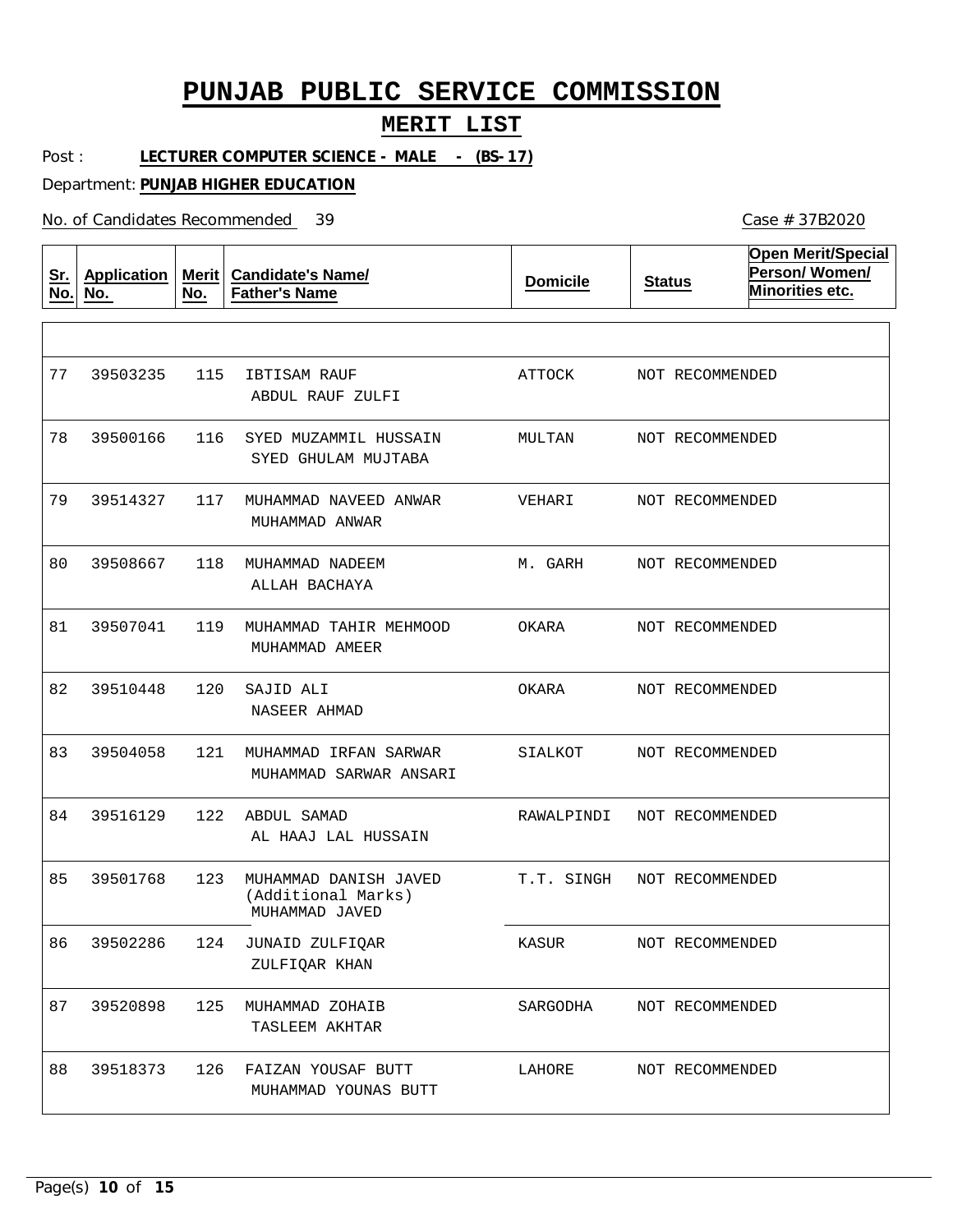## **MERIT LIST**

Post : LECTURER COMPUTER SCIENCE - MALE - (BS-17)

Department: **PUNJAB HIGHER EDUCATION**

No. of Candidates Recommended

| <u>Sr.</u><br>No. | <b>Application</b><br>No. | Merit<br>No. | <b>Candidate's Name/</b><br><b>Father's Name</b>    | <b>Domicile</b> | <b>Status</b>              | <b>Open Merit/Special</b><br>Person/Women/<br>Minorities etc. |
|-------------------|---------------------------|--------------|-----------------------------------------------------|-----------------|----------------------------|---------------------------------------------------------------|
|                   |                           |              |                                                     |                 |                            |                                                               |
| 89                | 39504880                  | 127          | AHSAN KHAN<br>ANSAR KHAN                            | ATTOCK          | NOT RECOMMENDED            |                                                               |
| 90                | 39506050                  | 128          | MUHAMMAD TUFAIL<br>FAIZ MUHAMMAD                    | D.G. KHAN       | NOT RECOMMENDED            |                                                               |
| 91                | 39506459                  | 129          | MUHSIN ALI<br>MAQBOOL AHMAD                         | R.Y. KHAN       | NOT RECOMMENDED            |                                                               |
| 92                | 39520397                  | 130          | SHAUKAT ALI<br>MUHAMMAD ANWAR                       | KASUR           | NOT RECOMMENDED            |                                                               |
| 93                | 39508978                  | 131          | MUHAMMAD GULNAZ<br>MUHAMMAD ASLAM                   | BAHAWALPUR      | NOT RECOMMENDED            |                                                               |
| 94                | 39501091                  | 132          | NADIR USMAN AWAN<br>MUHAMMAD ISHAQ AWAN             | LAHORE          | NOT RECOMMENDED            |                                                               |
| 95                | 39505036                  | 133          | MUHAMMAD FARHAD MUZAMIL<br>MUHAMMAD MUZAMIL HUSSAIN | R.Y. KHAN       | NOT RECOMMENDED            |                                                               |
| 96                | 39509430                  | 134          | NISAR AHMAD<br>MUHAMMAD SHAFI                       | VEHARI          | NOT RECOMMENDED            |                                                               |
| 97                | 39500029                  | 135          | MUHAMMAD TAHIR<br>ABUBAKAR                          | FAISALABAD      | NOT RECOMMENDED            |                                                               |
| 98                | 39509602                  | 136          | AHSAN YOUNIS<br>MUHAMMAD YOUNIS                     | LAHORE          | NOT RECOMMENDED            |                                                               |
| 99                | 39519135                  | 137          | ABID HUSSAIN<br>GHULAM HUSSAIN SHAHID               |                 | BAHAWALPUR NOT RECOMMENDED |                                                               |
|                   | 100 39500215              | 138          | MUHAMMAD FAHEEM<br>MUHAMMAD JAMEEL                  |                 | BAHAWALPUR NOT RECOMMENDED |                                                               |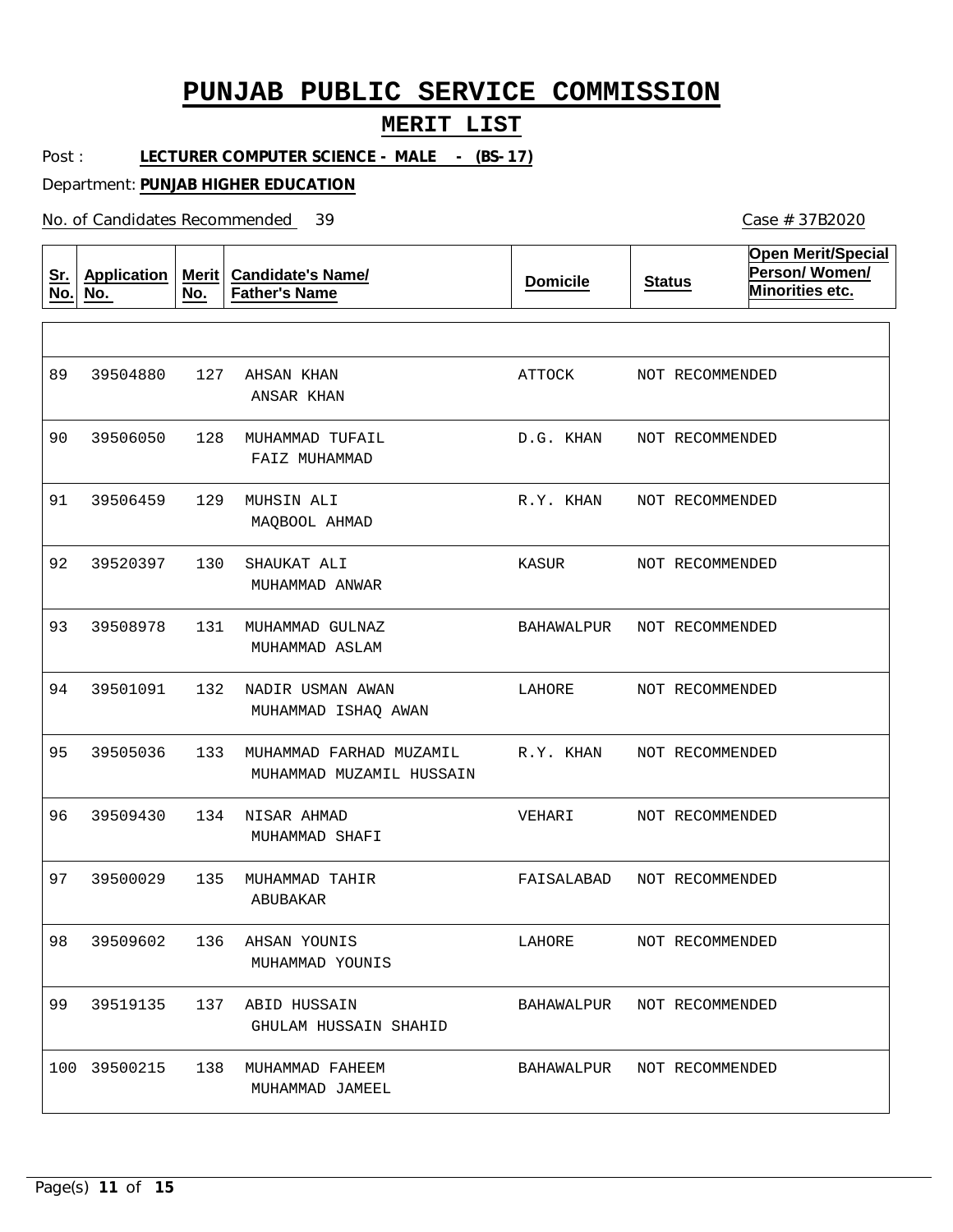### **MERIT LIST**

Post : LECTURER COMPUTER SCIENCE - MALE - (BS-17)

Department: **PUNJAB HIGHER EDUCATION**

No. of Candidates Recommended

| <u>Sr.</u><br><u>No.</u> | No.      | No. | Application   Merit   Candidate's Name/<br><b>Father's Name</b> | <b>Domicile</b>             | <b>Status</b> | <b>Open Merit/Special</b><br>Person/Women/<br>Minorities etc. |
|--------------------------|----------|-----|-----------------------------------------------------------------|-----------------------------|---------------|---------------------------------------------------------------|
|                          |          |     |                                                                 |                             |               |                                                               |
| 101                      | 39511743 | 139 | ALI RAZA SARWAR<br>MUHAMMAD SARWAR                              | SHEIKHUPURA NOT RECOMMENDED |               |                                                               |

| Following Candidate(s) Could Not Qualify the Interview |          |                                              |                  |      |  |  |  |
|--------------------------------------------------------|----------|----------------------------------------------|------------------|------|--|--|--|
| $\mathbf 1$                                            | 39507639 | FIAZ AHMED<br>UMAR HAYAT                     | M.B.DIN          | FAIL |  |  |  |
| $\overline{2}$                                         | 39513851 | MUHAMMAD TAHIR BIN YOUSUF<br>MUHAMMAD YOUSUF | BHAKKAR          | FAIL |  |  |  |
| 3                                                      | 39511435 | RAFAY AHMED<br>KHALID BASHIR                 | GUJRAT           | FAIL |  |  |  |
| 4                                                      | 39507681 | HAFIZ NOKHAIZ ALI<br>SH ASIF ALI             | LAHORE           | FAIL |  |  |  |
| 5                                                      | 39500360 | ZEESHAN MUMTAZ<br>MUHAMMAD MUMTAZ            | NANKANA<br>SAHIB | FAIL |  |  |  |
| 6                                                      | 39509143 | MUHAMMAD MUJTABA<br>MUHAMMAD ASLAM           | SARGODHA         | FAIL |  |  |  |
| 7                                                      | 39501902 | MUHAMMAD SHAHID NAZIR<br>NAZIR HUSSAIN       | FAISALABAD FAIL  |      |  |  |  |
| 8                                                      | 39504284 | WAQAS ASHRAF<br>MUHAMMAD ASHRAF              | LAHORE           | FAIL |  |  |  |
| 9                                                      | 39507243 | MUHAMMAD BILAL RASOOL<br>MUHAMMAD ASLAM      | KHUSHAB          | FAIL |  |  |  |
| 10                                                     | 39518255 | MUHAMMAD FAHIM ASHIQ<br>MUHAMMAD ASHIQ       | KASUR            | FAIL |  |  |  |
| 11                                                     | 39504298 | MUHAMMAD JUNAID HASSAN<br>MUHAMMAD JAVED ALI | LAHORE           | FAIL |  |  |  |
| $12 \overline{ }$                                      | 39501437 | RANA QAMAR UL ZAMAN<br>LIAQAT ALI            | BAHAWAL<br>NAGAR | FAIL |  |  |  |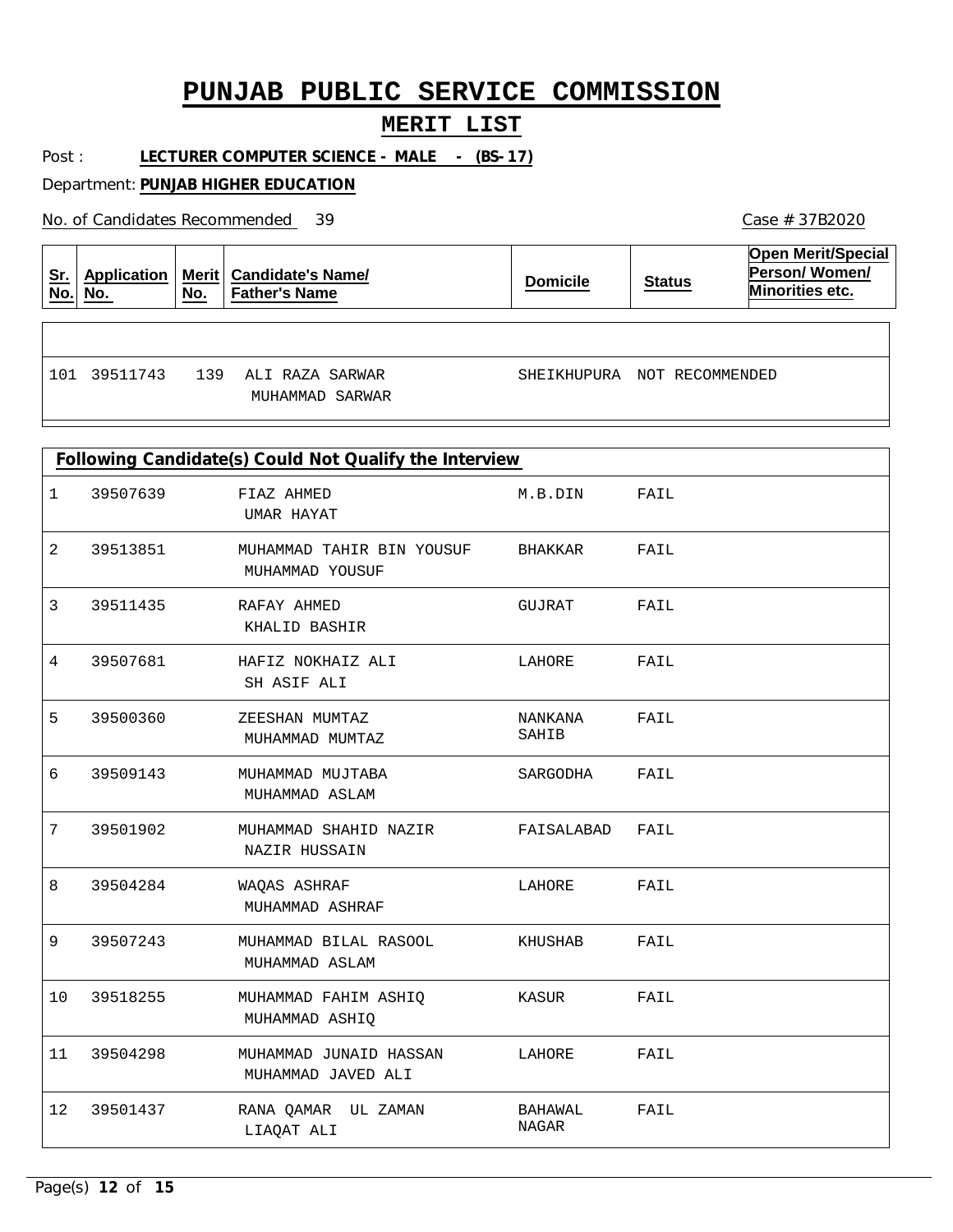#### **MERIT LIST**

Post : LECTURER COMPUTER SCIENCE - MALE - (BS-17)

Department: **PUNJAB HIGHER EDUCATION**

No. of Candidates Recommended

**Sr. No. Application No. Merit No. Candidate's Name/ Father's Name Domicile Status Open Merit/Special Person/ Women/ Minorities etc.** MUHAMMAD UMAIR ASLAM MUHAMMAD ALI KHAN ATIF MANZOOR WAQAR AHMED AMEER HAMZA MAZHAR ABBAS MEHROOZ MUNIR MUHAMMAD ADNAN BILAL KHAN MUHAMMAD ARSLAN MUHAMMAD SIKANDAR ABDUL SAMAD MUHAMMAD IMRAN AAMIR MUSTAFA MUHAMMAD ASLAM IRSHAD AHMAD KHAN MANZOOR HUSSAIN MUHAMMAD SIDDIQUE GHULAM HASSAN GHULAM FARID MUNIR AHMED HABIB ULLAH SHER MUSLIM KHAN MUHAMMAD ASHRAF WAZIR AHMAD ABDUL MAJEED MUHAMMAD AKRAM AHMAD NAWAZ 13 14 15 16 39507006 17 18 19 20 21 22 23 24 25 26 39502485 39500721 39504246 39501772 39506940 39501794 39506364 39506822 39500430 39510546 39508691 39510827 39509386 R.Y. KHAN JHANG SARGODHA SIALKOT FAISALABAD LODHRAN BAHAWALPUR FAISALABAD LAHORE SARGODHA M. GARH BHAKKAR KHANEWAL BHAKKAR FAIL FAIL FAIL FAIL FAIL FAIL FAIL FAIL FAIL FAIL FAIL FAIL FAIL FAIL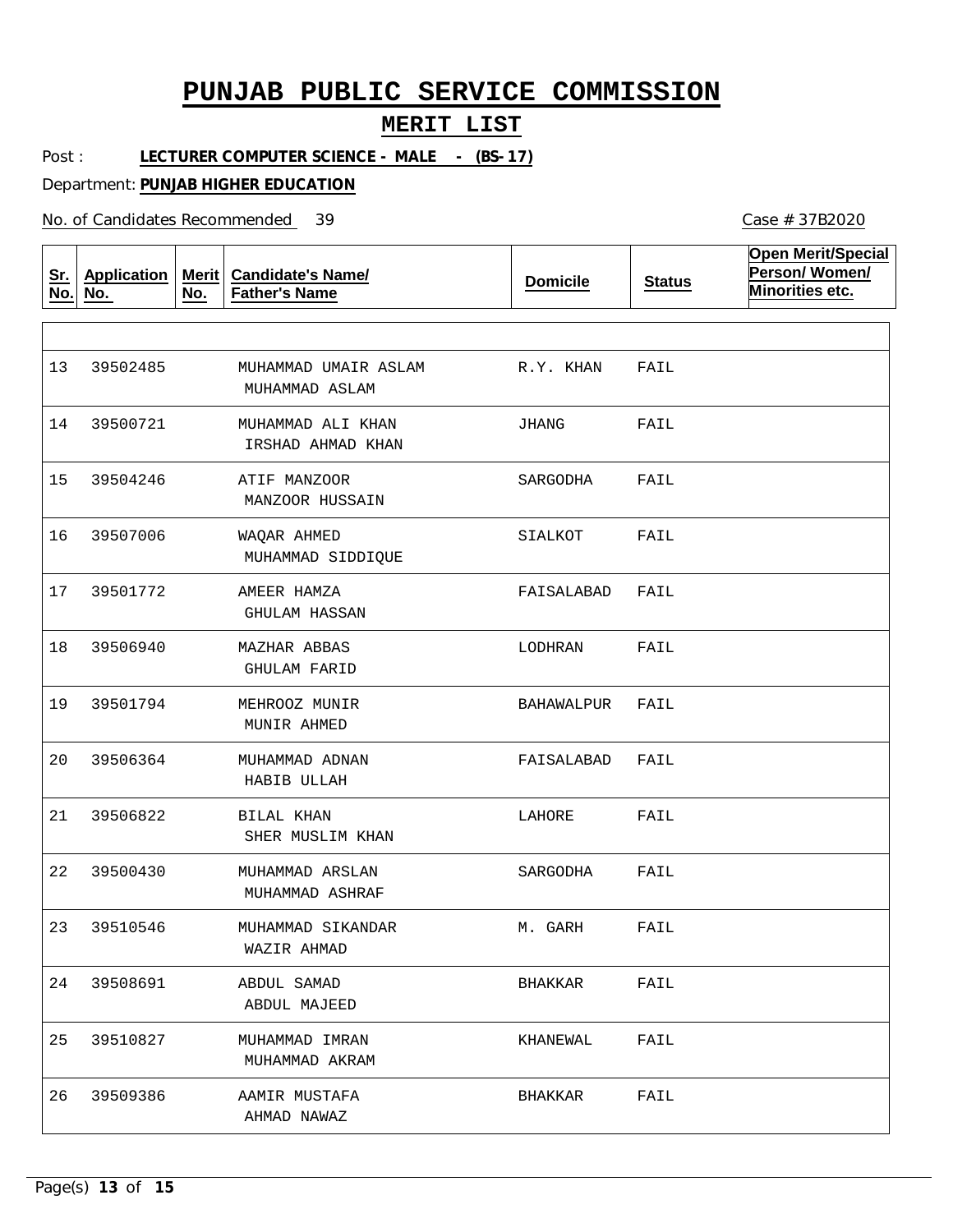#### **MERIT LIST**

Post : LECTURER COMPUTER SCIENCE - MALE - (BS-17)

Department: **PUNJAB HIGHER EDUCATION**

No. of Candidates Recommended

**Sr. No. Application No. Merit No. Candidate's Name/ Father's Name Domicile Status Open Merit/Special Person/ Women/ Minorities etc.** NAVEED AHMAD MUHAMMAD MAJID ZAMAN RAUF SAJJAD MUHAMMAD OWAIS UR REHMAN IRFAN ALI MUZAMMAIL MUHAMMAD RAMZAN QALIB-I-ABBAS MUHAMMAD AHMAD MUHAMMAD ARSLAN HAMZA ZAFEER USSAMA REHMAN TOQEER AFZAL MUHAMMAD SULEMAN USMAN GHUNI HAFIZ ABDUL GHAFAR MUHAMMAD ZAMAN KHALID MUKHTAR AHMAD MUHAMMAD ALAM NASIR MUHAMMAD ANWAR NAQSHBANDI QADIR BAKHSH MUHAMMAD SIDDIQUE MUHAMMAD SHARIF AZIZ ARSHAD MUHAMMAD ZAFEER U DEEN ATTA-UR-REHMAN MUHAMMAD AFZAL MUHAMMAD SAGHIER BHATTI ABDUL QADEEM 27 28 29 30 39512196 31 32 33 34 35 36 37 38 39 40 39502557 39500950 39516849 39505601 39521957 39518877 39515403 39512869 39501241 39500704 39516414 39502340 39519469 MIANWALI T.T. SINGH BAHAWALPUR MIANWALI SARGODHA LAYYAH NAROWAL SAHIWAL GUJRANWALA SARGODHA CHAKWAL FAISALABAD SIALKOT SIALKOT FAIL FAIL FAIL FAIL FAIL FAIL FAIL FAIL FAIL FAIL FAIL FAIL FAIL FAIL